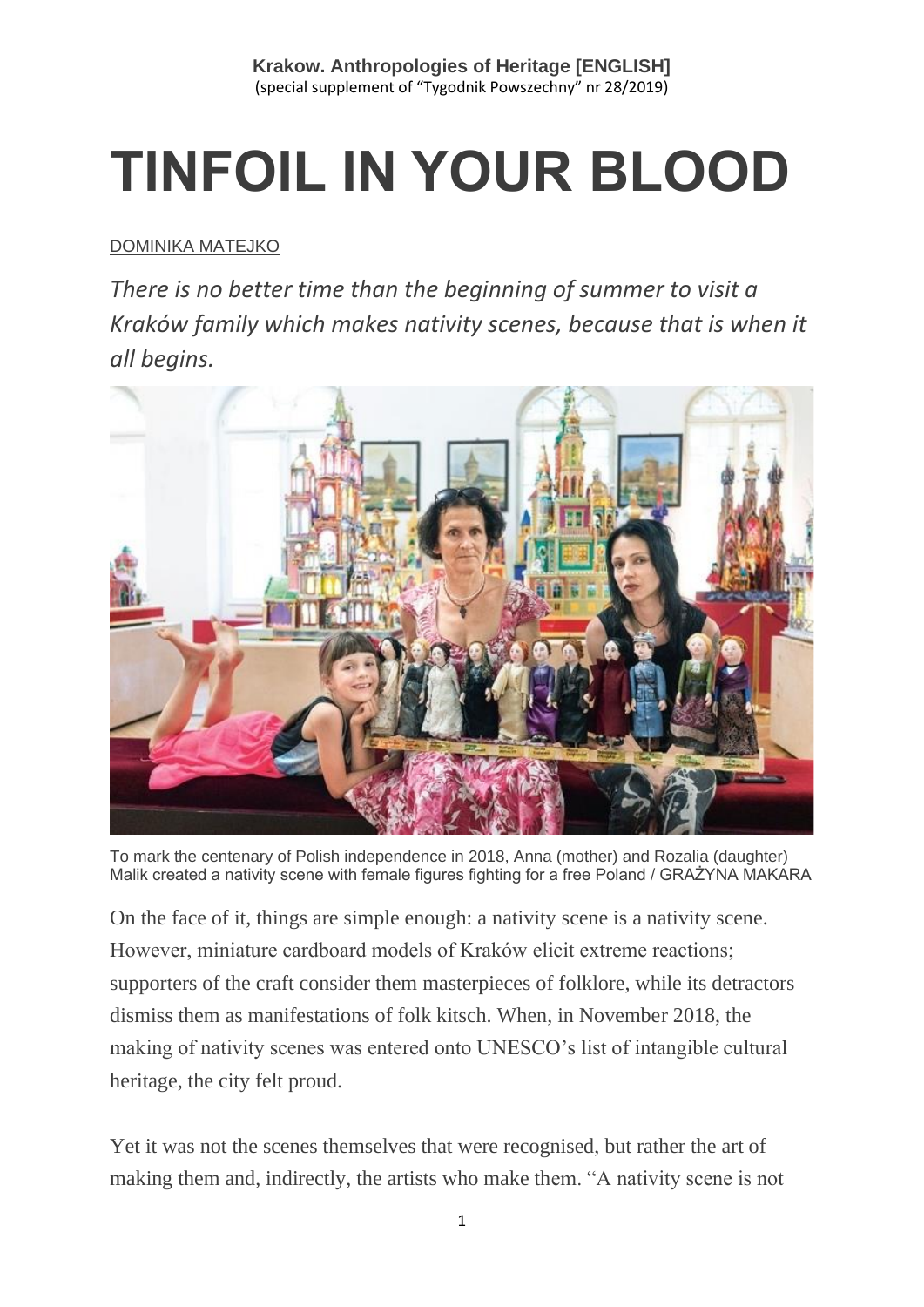just a building. What is important is the history and the people", explains Małgorzata Oleszkiewicz from the Ethnographic Museum in Kraków.

## **Tragedy Breeds Success**

It's June, and in an old tenement house in Kraków's Zwierzyniec district, Stanisław Malik is applying the finishing touches to his design of this year's nativity scene. There is still half a year to go before the competition in the Market Square begins, but he claims that it is always better to start early and do everything slowly, without rushing. This is the Kraków way.

On the kitchen wall are pictures of nativity scenes made by him and by his son, father, and grandfather. A separate frame is reserved for photographs with popes and presidents. Over four generations, the Malik family has produced so many nativity scenes and met so many famous people that any more photos will probably have to be hung above the cooker.

The family history of nativity scene making started with a tragedy. Stanisław's grandfather, Walenty Malik, was wounded during the First World War. His serious leg injury prevented him from safely continuing in his profession as a bricklayer, because, as his grandson observes, "in those days, contrary to what you might think, occupational health and safety was a consideration". But Walenty decided to turn misery into success by retraining. He became a tram driver and nativity scene maker. "My grandfather used to give performances in churches, tram depots, palaces, and manor houses", says Stanisław. "He did all this to make some extra money for Christmas".

# **Ugly Herod**

The beginnings of the Kraków nativity scene industry are less obvious than they might seem. Everything started with theatre. Originally, the term "nativity scene" was used to describe puppet shows put on during the Christmas period, which could be compared to today's nativity plays. "The Polish terms 'szopka' (nativity scene) and 'jasełka' (nativity play) were used interchangeably", says Oleszkiewicz.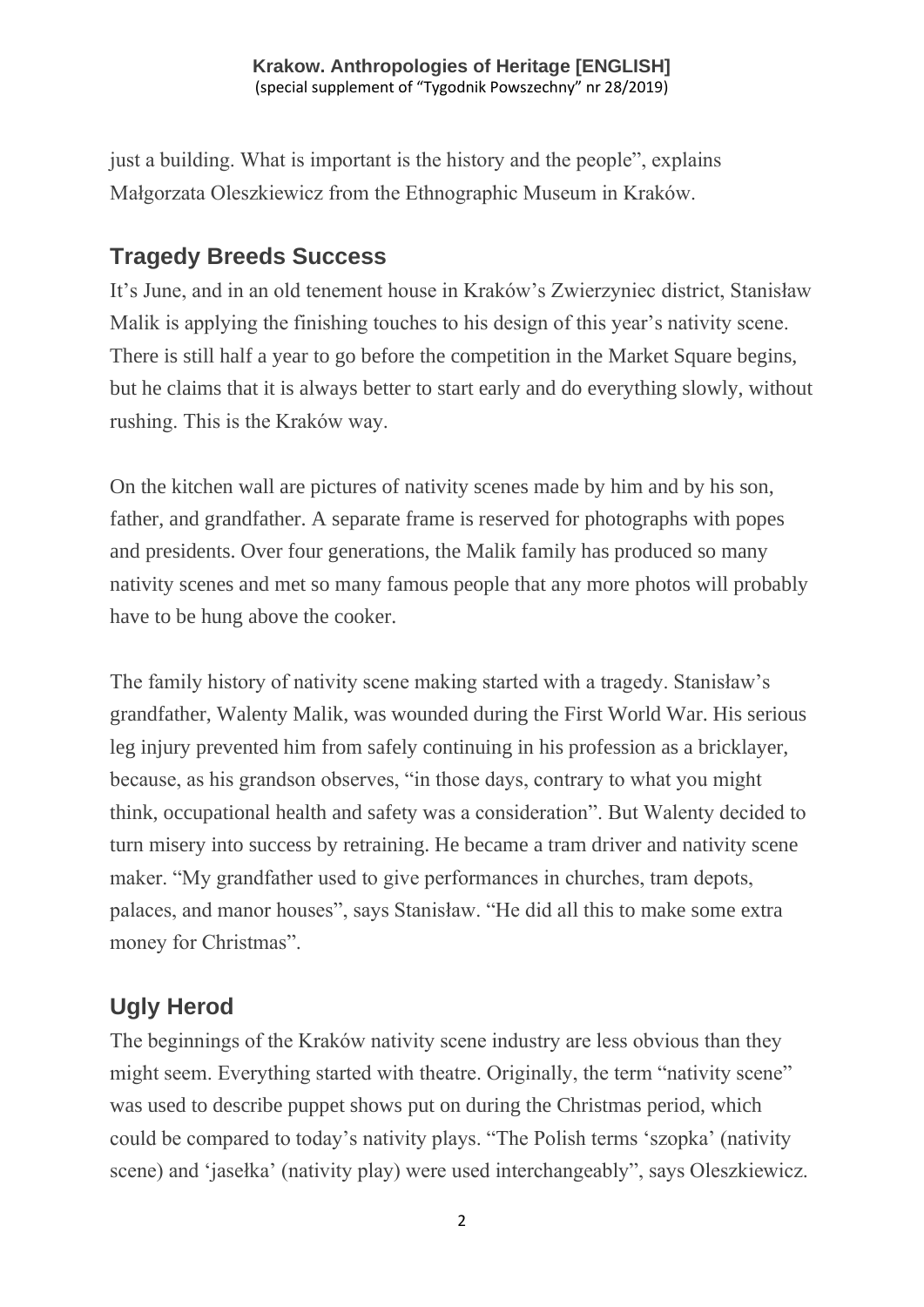Interestingly, the word 'jasełka' is derived from 'jasło', which means a hay-rack feeder. Nativity plays came to Kraków with monks who promoted this form of theatre throughout Europe. At that time, they were a fundamental part of popular culture. The scenery for the play was provided by a straw roof and a wooden stable. This was much closer to the popular image of Christ's birthplace than an authentic Bethlehem cave from the Middle East.

Interestingly, the number of characters in the play changed according to the calendar, which is why the Three Magi never appeared until 6 January. The motionless figures were animated by monks who, hidden behind the stage, began to perform scenes from mystery plays. Over the years, the scripts of nativity plays were modified, but certain passages became classics, particularly one from Herod's death scene, which proved an instant hit with the audience: "Ugly Herod, farewell! For your excesses, you'll go to hell".

A nativity play was story brought to life. And it was not just a Christmas story. What does this mean exactly? Nativity plays featured scenes from the lives of the inhabitants of a given parish. During her research on nativity scene puppets, Oleszkiewicz discovered mysterious figures of local heroes or, conversely, local fools. One of her discoveries was Kusy Janek (Little Johnny) whom the people remembered so well (whether he was famous or notorious is another matter) that a nativity play character was named after him. There are lots of "Little Johnnies"; in addition, each nativity play had to feature a witch and a stranger, who was usually a Jew or a Gypsy. Witches invariably wielded a butter churn. "It was believed that any female neighbour could be a witch, since it was common knowledge that they delivered butter to their 'devil brothers'", explains Małgorzata Oleszkiewicz.

Attention was also paid to building tension: a frightening character was mandatory in every nativity play. The Ethnographic Museum has a rich collection of stranger figures. Some of these are difficult to identify, since not all folk artists who produced nativity scene puppets were equally talented and creative. "There always was a rabbi and a Jewish merchant, but it is difficult to say whether this is a Jew or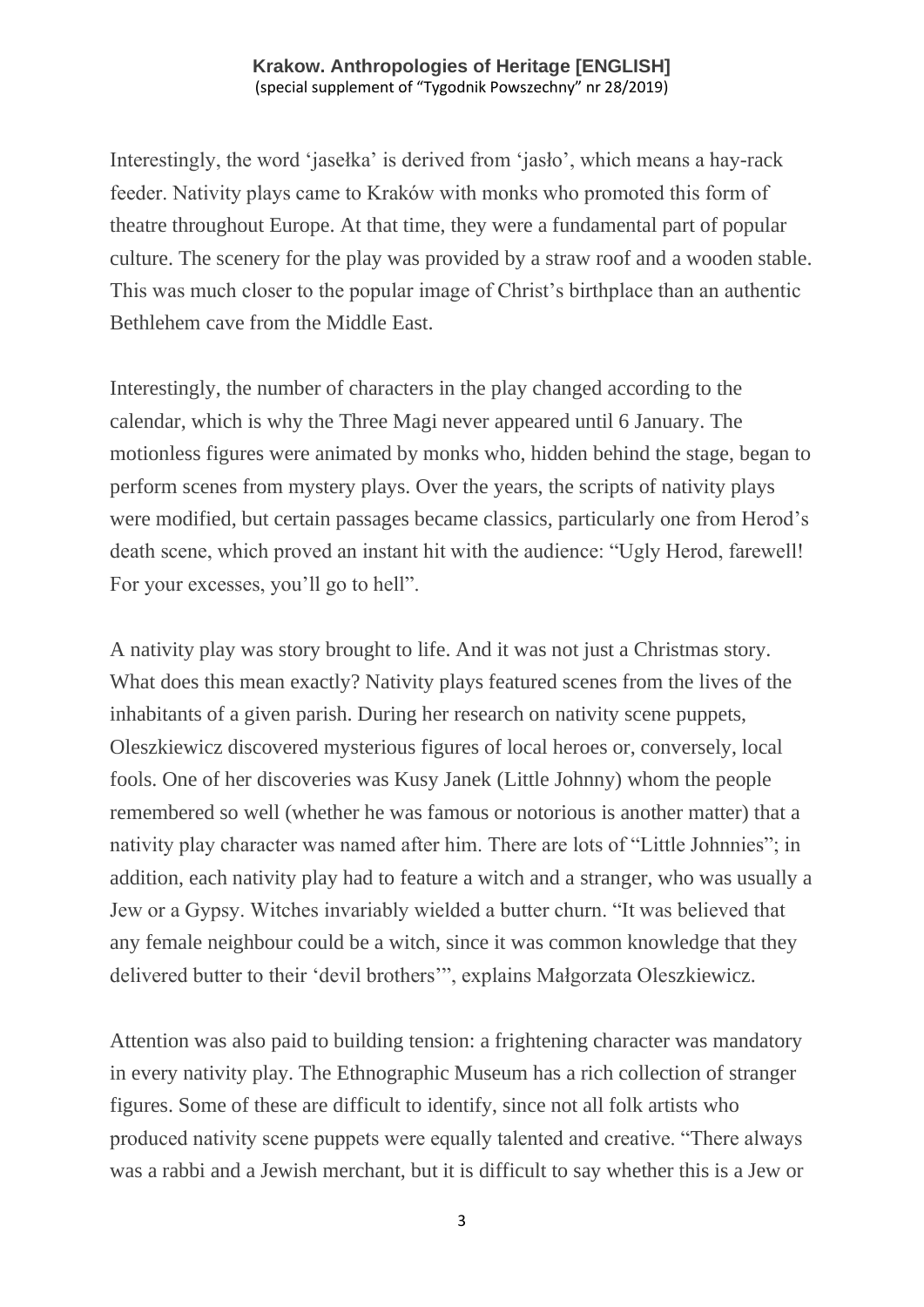not", says Oleszkiewicz. "To the modern viewer, this figure resembles a guinea pig, but it is in fact a Gypsy with a bear".

Originally, nativity plays were meant to provide Christmas entertainment rather than mystical catharsis. "People liked them very much. They would turn over benches and climb on each other's backs. And all this was happening inside a church!", says Oleszkiewicz. However, in the 18<sup>th</sup> century, the church authorities, led by the bishop of Poznań, banned such performances, as they were said to be too joyful and not dignified enough. In short, they amounted to profanity.

## **A Dispute over Priority**

Forbidden fruit is all the more tempting. After being kicked out of the church, nativity plays flourished, and they gradually came to resemble the nativity scenes we know today. "Owing to the church ban on performances, the Christmas puppet plays needed their own space. Initially performed behind curtains in private homes, they ultimately gained scenery consisting of two towers with a straw roof between them and a stage for the puppets underneath", explains Oleszkiewicz.

"Did nativity scene makers collaborate or was the launch of the industry someone's brainwave? We don't know, but nativity scenes began to be produced in Krowodrza and Zwierzyniec", says Stanisław Malik. "The nativity scene makers worked in churches, rebuilding them after the war, so they had excellent architectural knowledge. They decided that Jesus was not to live in a barn, but rather in the most beautiful churches in Kraków".

The first contemporary nativity scene in colourful packaging modelled on the Church of Saint Mary was probably made by Michał Ezenekier in the 1890s. It is improbable, though not impossible, that anyone produced nativity scenes in Kraków before Ezenekier. Stanisław Malik tells me a family story according to which his family had an even older nativity scene. "My dad told me that when he was six, he went to the attic and found a nativity scene there that had been made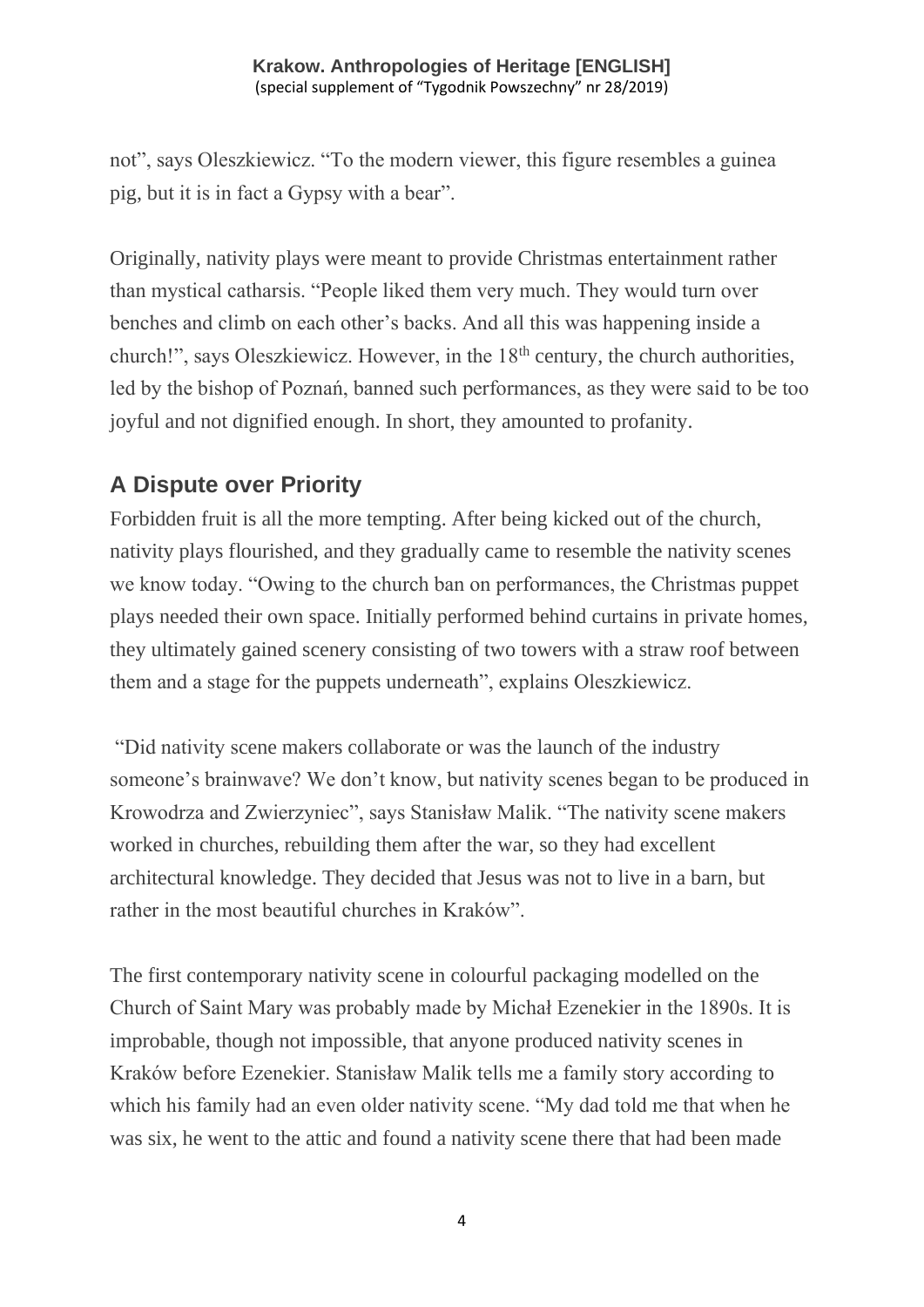much earlier. Perhaps even before Ezenekier. It must have been 1914, and it was already there, so it could have been quite old", he says.

### **Girls with Moustaches**

The Young Poland period (1890-1918), when everything folk-related was fashionable, proved very conducive to nativity scene makers. The scenes, which were sold during the Christmas season, appealed not just to ordinary people, but also to the Polish intellectual elite. One such work was owned by the painter Leon Wyczółkowski, who was so enamoured with folk art that he included it in his famous painting of the court jester Stańczyk. Playwright, painter, and poet Stanisław Wyspiański was another happy owner of a nativity scene. Małgorzata Oleszkiewicz points out that Wyspiański's fascination with the genre was reflected in his play *Wesele* (The Wedding) and in other works.

As nativity plays were selling extremely well, competition between their makers intensified. It sometimes happened that they destroyed each another's works in a fit of uncontrollable envy. There was cut-throat rivalry because each wanted his work to be the most beautiful. It wasn't easy. The materials were expensive and everyone wanted to make (not lose) money on their nativity scene. As budgets were limited and the materials needed to make the puppets were in short supply, children's dolls were sometime used. Moustaches were painted onto female dolls, who were also given four-cornered hats to turn them into handsome Cracovian boys. Stanisław Malik says that tinfoil, which is a common material now, used to be a coveted and scarce commodity: "When it became fashionable, one either had to have contacts at the stationery shop or at the aluminium plant in Kęty where they made the bestquality tinfoil. Today, access to materials is virtually unlimited, which means that nativity scene makers can work more quickly and comfortably".

## **Make it Taller, Make it Shorter, Change the Colours**

The year 1937 brought a Copernican revolution to the world of nativity scenes. It was then that the Propaganda Bureau of the Municipal Board held the first competition for the most beautiful nativity scene in Kraków. On 21 December, the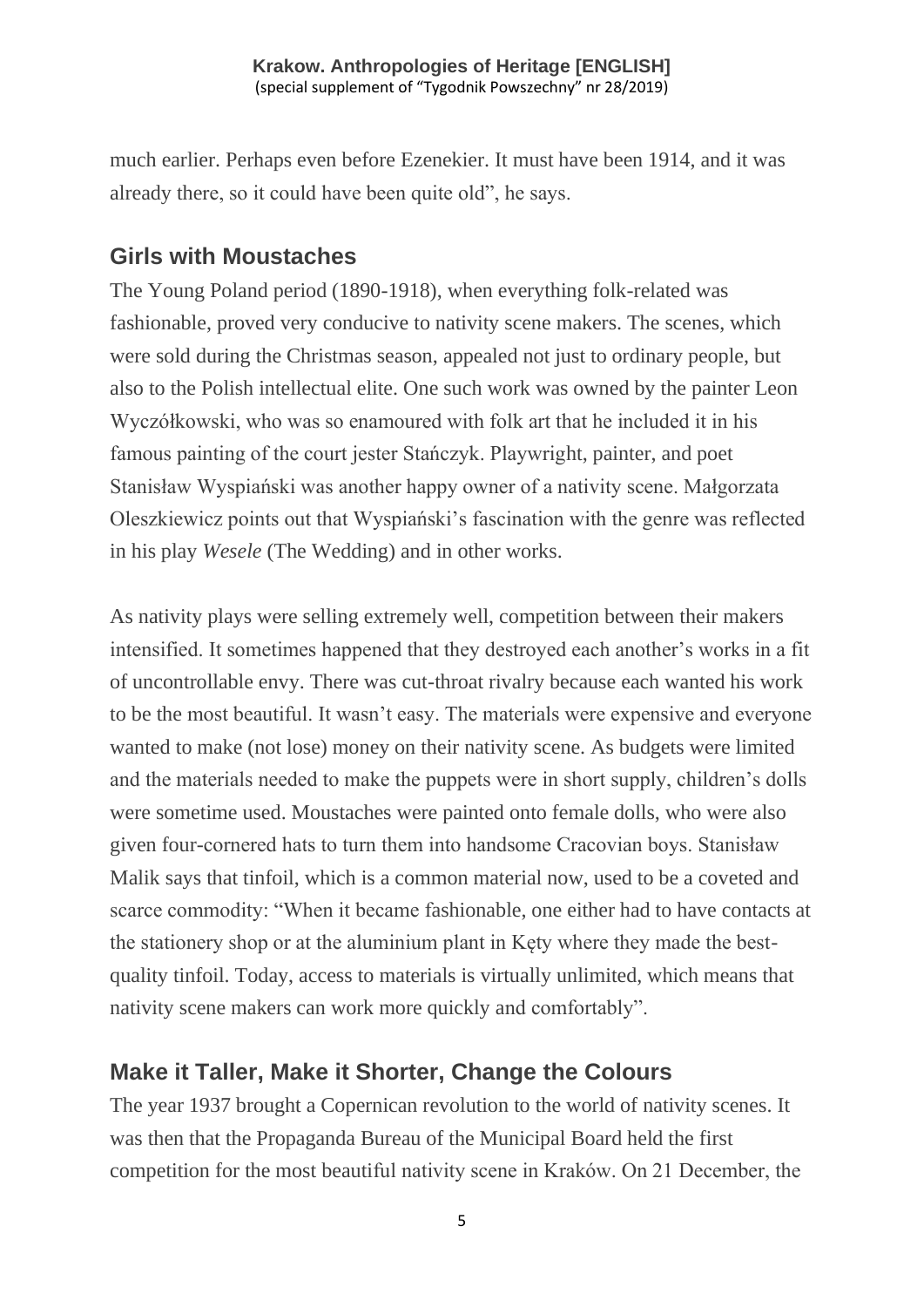makers gathered in front of the Adam Mickiewicz monument in the Market Square. Since then, even greater emphasis has been put on the nativity scenes' aesthetic qualities.

But how can such folk art be produced year after year without falling into a routine? Andrzej Malik tells me that the final outcome of his dad's work is the result of heated discussions which take place at home from the beginning of autumn until the last days before the competition.

"The design is developed in the kitchen. Then my aunt, who is a painter, comes and says that the colours are wrong. Later, another aunt who is an art historian comes and says that the proportions should be tweaked – make this taller, make that shorter. Everyone makes a contribution".

In the Malik family, everyone knows how to make nativity scenes. Andrzej is an architect and anthropologist, and so he has all that is required – the technical skills and the understanding of the cultural context – to master the art of making nativity scenes. However, as he says, "making them came first". He had produced his first nativity scenes even before he went to the university.

Making nativity scenes is a tedious job. "There are no tangible benefits to it", says Andrzej. "I guess you have to love Kraków and have it in your blood. Or have lots of free time".

## **A Nativity Scene in a Morgue**

The problem with nativity scenes is that there is not enough space to store them. "I was often sad because if I put one in the attic, pigeons would perch on it, and if I put one in the basement, the mice would eat it", says Stanisław Malik. In some cases, nativity scenes were placed in a monastery morgue after Christmas and would remain there for a whole year. The Maliks admit that if the Museum of Kraków or the Ethnographic Museum decided to buy their work, the problem would be solved. However, there is not always enough money for this, and the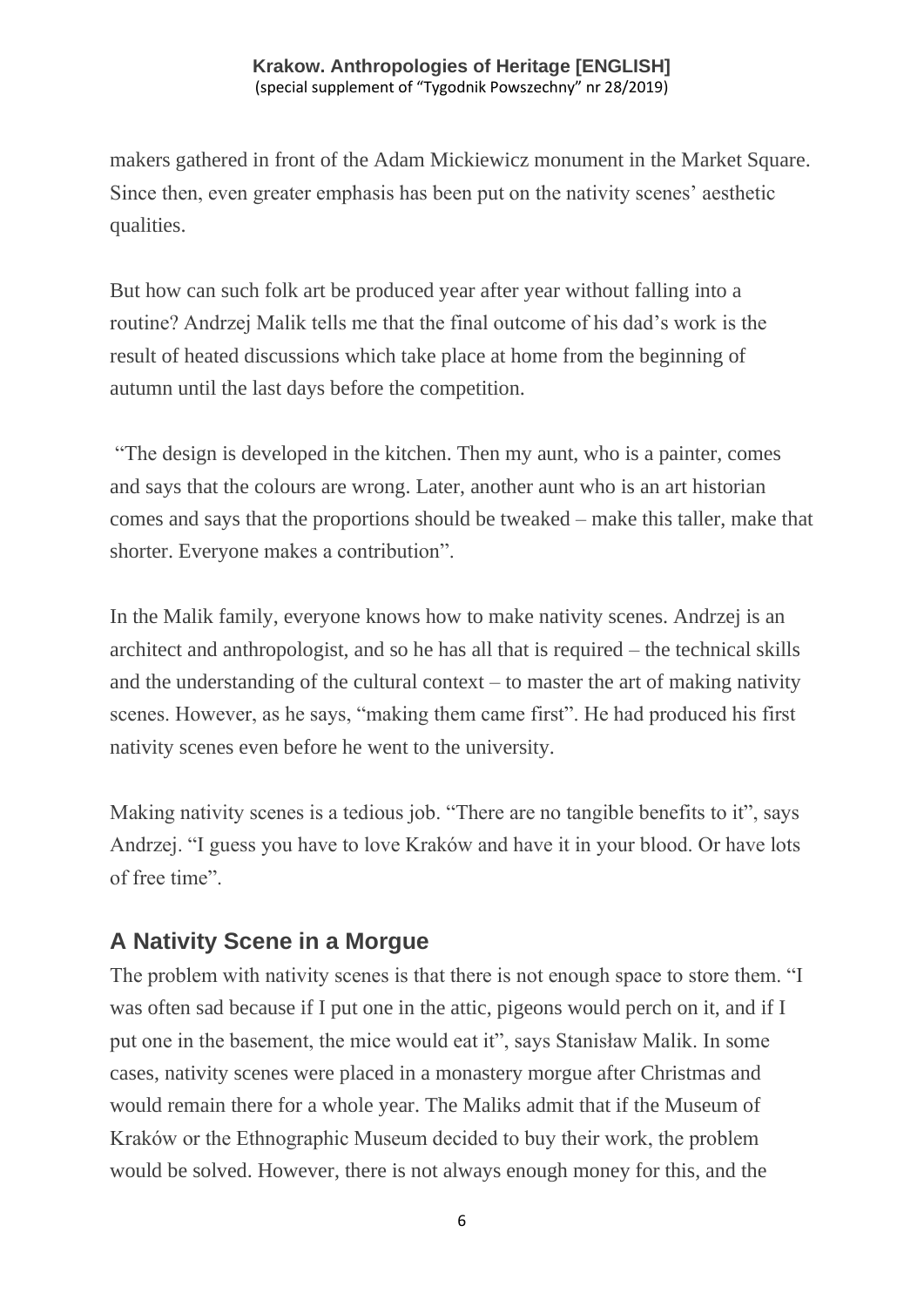makers are often forced to sell their scenes to private buyers. Stanisław Malik says that the growing interest in nativity scenes among tourists could result in the industry becoming commercialised. "UNESCO protects our heritage, but there are serial nativity scenes sold in the Cloth Hall and the makers intend to fight this trend. Just wait until they start making them in China!", he says.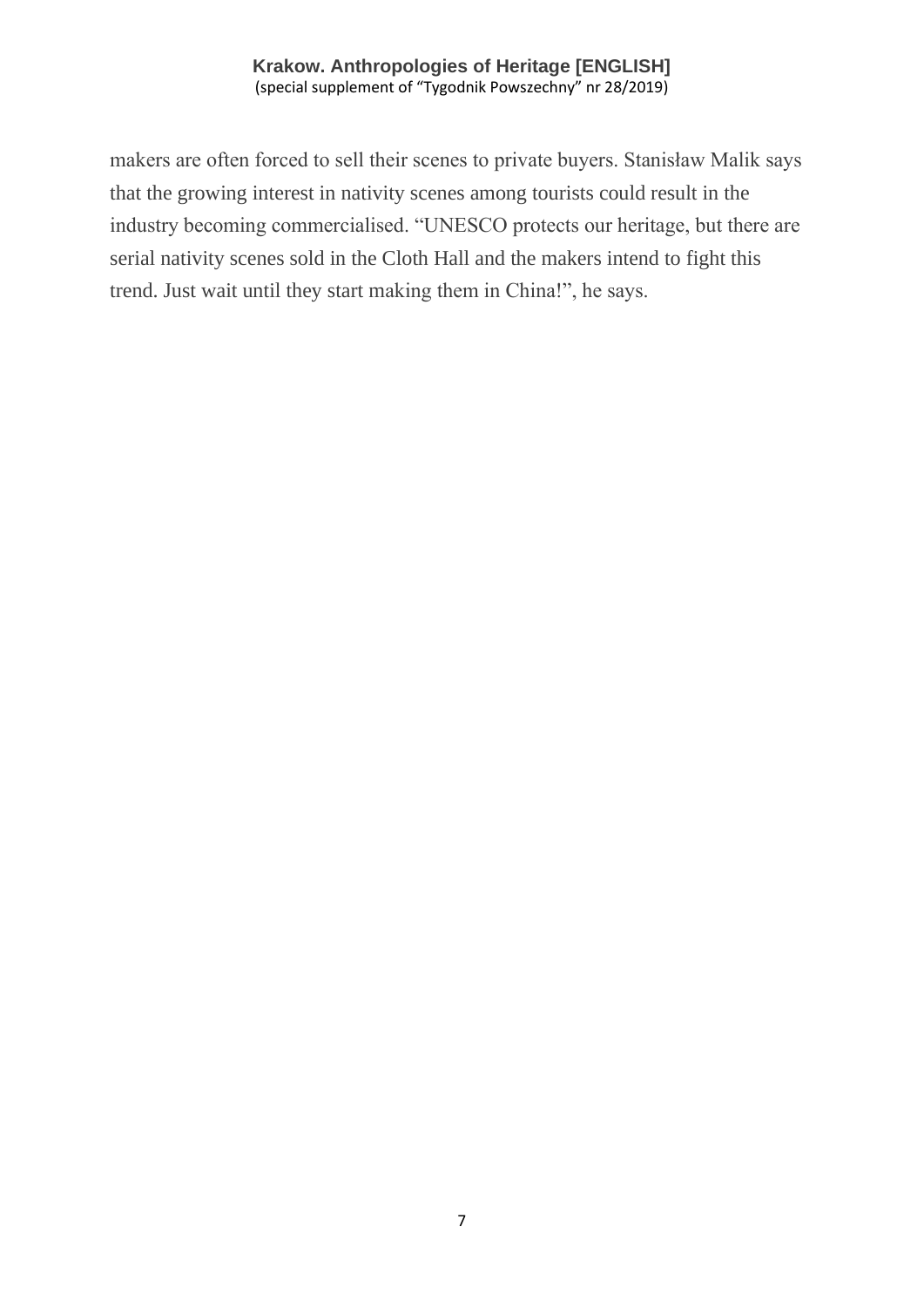

A nativity scene by Anna and Rozalia Malik / GRAŻYNA MAKARA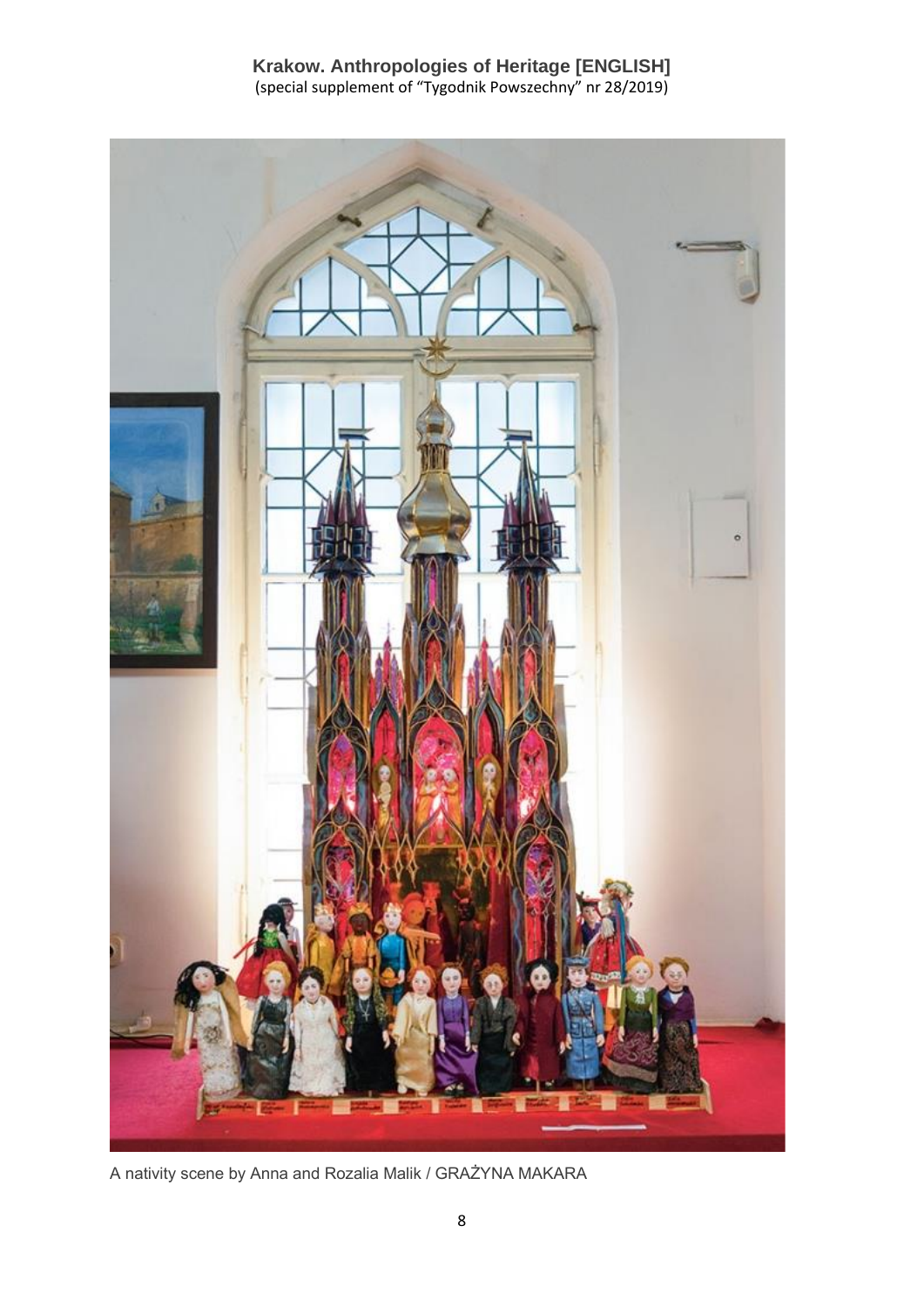## **Mothers of Independence**

Among the nativity scenes for which the Ethnographic Museum intends to raise funds and thus save from oblivion is a work by Anna and Rozalia Malik. To mark the centenary of Polish independence in 2018, they created a nativity scene which only features female figures fighting for a free Poland.

"I was born in a family dominated by women and I have six daughters myself", says Anna Gertych Malik. "My grandmother taught her sons to love Poland. They sang the Polish national anthem while still in their prams, and later they died on the battlefield. One of them stayed in France. My father left us when I was 11 and only visited once in a while. A typically feminine predicament", she says, explaining the source of her inspiration. An additional impulse to make a nativity scene like that was last year's exhibition in Kraków's Planty Park: "the 'Fathers of Independence' were there, but the 'Mothers of Independence' were absent. And yet if it had not been for the mothers, there would not have been anyone around to pass Polishness on to subsequent generations".

Anna Malik lists the Polish women whose puppets were included in the nativity scene: St Urszula Ledóchowska, the actress Helena Modrzejewska, and the independence activist Aleksandra Szczerbińska. "I omitted the more radical figures in order not to incense the conservatives", she says. However, her nativity scene did not win an award or even an honourable mention in the Kraków competition.

"Some people prefer to stick to the accepted canon. We felt a bit sad", says Anna

The article appeared in the Special Supplement of "Tygodnik Powszechny" 28/2019. This publication came about thanks to cooperation with the Polish team of the international HERILIGION consortium within the framework of HERA's Uses of the Past programme. The project is financed by the HERA network, NCN, AHRC, FCT, DASTI, NOW, and the European Union under the Horizon 2020 research and innovation programme on the basis of grant agreement no. 649307. The Polish part of the project is carried out at the Institute of Ethnology and Cultural Anthropology at the Jagiellonian University's Faculty of History. The Tygodnik Powszechny Foundation is a partner of the project. [www.heranet.info](http://www.heranet.info/)





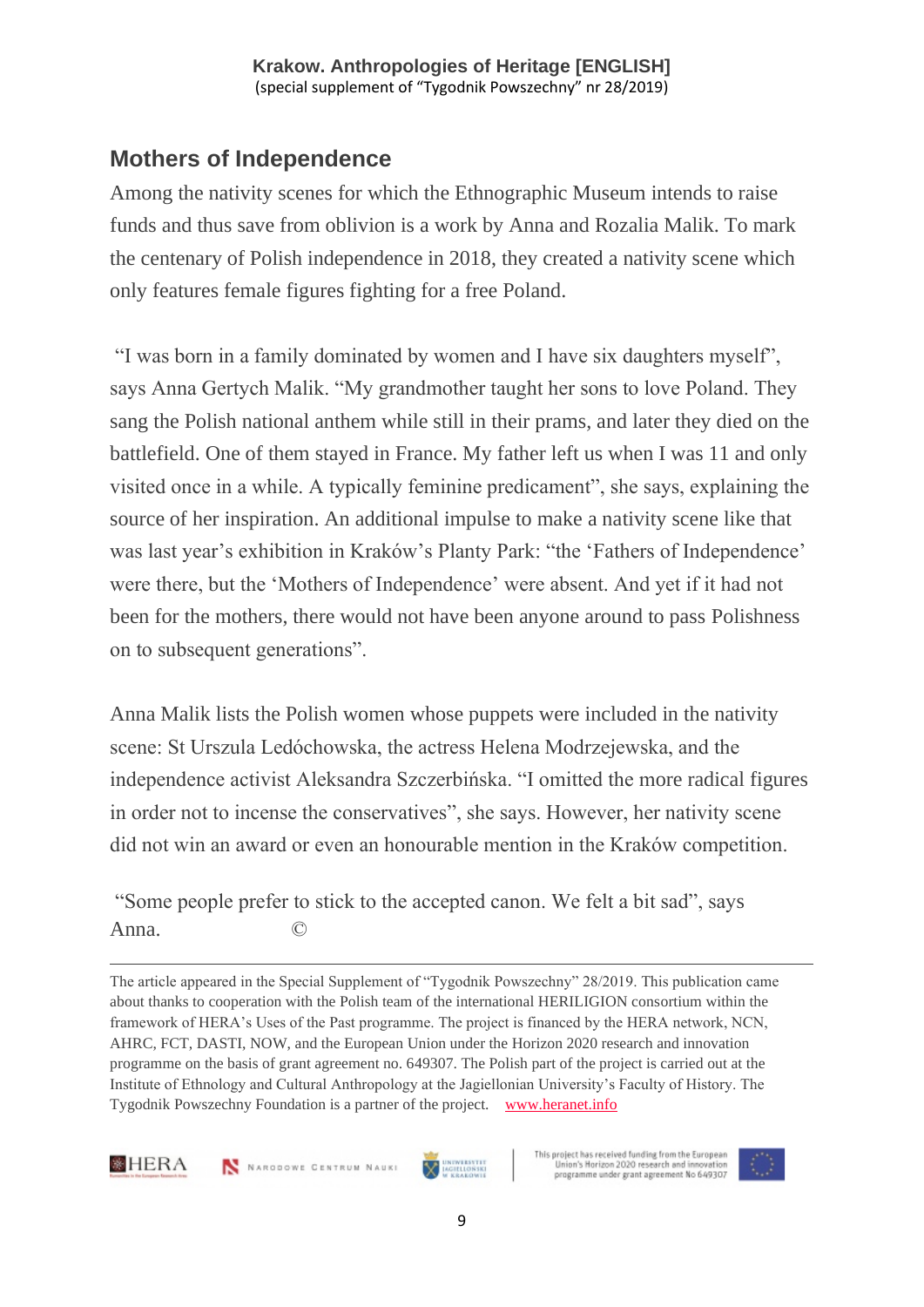

#### **Krakow. Anthropologies of Heritage [ENGLISH]**

Supplement to Tygodnik Powszechny 28/2019 EDITORS: Anna Niedźwiedź, Marcin Żyła PHOTO EDITING: Grażyna Makara TYPESETTING: Anna Prusiewicz / DoLasu PROOFREADING: Sylwia Frołow, Grzegorz Bogdał, Maciej Szklarczyk TRANSLATION: Jasper Tilbury COVER: view of the Market Square from the tower of St Mary's Church | PHOTO: Beata Zawrzel / Reporter

Kraków 2019, ISBN 978-83-65811-05-9

This special supplement of "Tygodnik Powszechny" was distributed in the Polish version between July 10 and July 16, 2019 together with printed as well as on-line versions ("Tygodnik Powszechny" nr 28/2019). Content is available via open-access websites:

Polish: <https://www.tygodnikpowszechny.pl/krakow-antropologie-dziedzictwa-20201> English: <https://www.tygodnikpowszechny.pl/krakow-anthropologies-of-heritage-english-20340>

#### **CONTENTS:**

[KS. ADAM BONIECKI](https://www.tygodnikpowszechny.pl/autor/ks-adam-boniecki-52)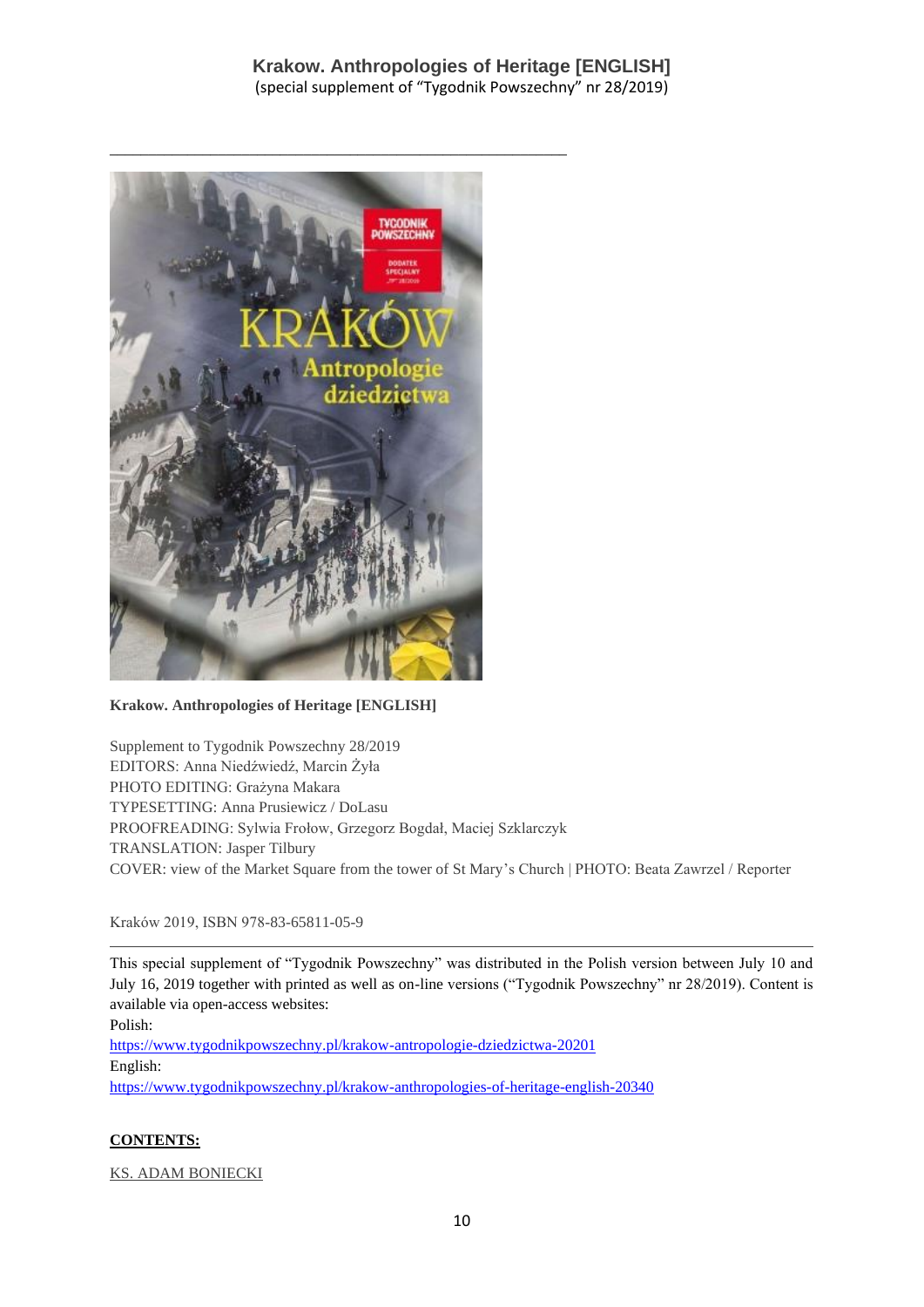#### **Krakow. Anthropologies of Heritage [ENGLISH]**

(special supplement of "Tygodnik Powszechny" nr 28/2019)

**[Boniecki: My Map of Kraków](https://www.tygodnikpowszechny.pl/boniecki-my-map-of-krakow-159798)** <https://www.tygodnikpowszechny.pl/boniecki-my-map-of-krakow-159798>

#### [ANNA NIEDŹWIEDŹ](https://www.tygodnikpowszechny.pl/autor/anna-niedzwiedz-1163) **[Heritage Laboratory](https://www.tygodnikpowszechny.pl/heritage-laboratory-159801)** <https://www.tygodnikpowszechny.pl/heritage-laboratory-159801>

[ANNA NIEDŹWIEDŹ](https://www.tygodnikpowszechny.pl/autor/anna-niedzwiedz-1163) **[Mapping Meanings](https://www.tygodnikpowszechny.pl/mapping-meanings-159803)** <https://www.tygodnikpowszechny.pl/mapping-meanings-159803>

[ALICJA BACZYŃSKA-HRYHOROWICZ,](https://www.tygodnikpowszechny.pl/autor/alicja-baczynska-hryhorowicz-20191) [BARTOSZ ARKUSZEWSKI,](https://www.tygodnikpowszechny.pl/autor/bartosz-arkuszewski-20192) [ALICJA SOĆKO-MUCHA,](https://www.tygodnikpowszechny.pl/autor/alicja-socko-mucha-20193) [KAJA](https://www.tygodnikpowszechny.pl/autor/kaja-kajder-20194)  [KAJDER,](https://www.tygodnikpowszechny.pl/autor/kaja-kajder-20194) [ANNA NIEDŹWIEDŹ](https://www.tygodnikpowszechny.pl/autor/anna-niedzwiedz-1163) **[A Street Seen From the Other Side](https://www.tygodnikpowszechny.pl/a-street-seen-from-the-other-side-159817)** <https://www.tygodnikpowszechny.pl/a-street-seen-from-the-other-side-159817>

[MONIKA OCHĘDOWSKA](https://www.tygodnikpowszechny.pl/autor/monika-ochedowska-16005) **[Feet on the Aryan Side](https://www.tygodnikpowszechny.pl/feet-on-the-aryan-side-159816)** <https://www.tygodnikpowszechny.pl/feet-on-the-aryan-side-159816>

[MAGDALENA WADOWSKA,](https://www.tygodnikpowszechny.pl/autor/magdalena-wadowska-20195) [MICHAŁ KUŹMIŃSKI](https://www.tygodnikpowszechny.pl/autor/michal-kuzminski-109) **[Bells and carry-ons](https://www.tygodnikpowszechny.pl/bells-and-carry-ons-159807)** <https://www.tygodnikpowszechny.pl/bells-and-carry-ons-159807>

[KAZIMIERZ S. OŻÓG](https://www.tygodnikpowszechny.pl/autor/kazimierz-s-ozog-20196) **[Post-Glacial Landscape](https://www.tygodnikpowszechny.pl/post-glacial-landscape-159809)** <https://www.tygodnikpowszechny.pl/post-glacial-landscape-159809>

[KAMILA BARANIECKA-OLSZEWSKA](https://www.tygodnikpowszechny.pl/autor/kamila-baraniecka-olszewska-20197) **[Looking Back at Krakus](https://www.tygodnikpowszechny.pl/looking-back-at-krakus-159810)** <https://www.tygodnikpowszechny.pl/looking-back-at-krakus-159810>

[MARCIN ŻYŁA](https://www.tygodnikpowszechny.pl/autor/marcin-zyla-59) **[Kraków is Not Sarajevo](https://www.tygodnikpowszechny.pl/krakow-is-not-sarajevo-159811)** <https://www.tygodnikpowszechny.pl/krakow-is-not-sarajevo-159811>

[RENATA RADŁOWSKA,](https://www.tygodnikpowszechny.pl/autor/renata-radlowska-20199) [MONIKA GOLONKA-CZAJKOWSKA](https://www.tygodnikpowszechny.pl/autor/monika-golonka-czajkowska-20198) **[Ennobled Barbarians](https://www.tygodnikpowszechny.pl/ennobled-barbarians-159812)** <https://www.tygodnikpowszechny.pl/ennobled-barbarians-159812>

[DOMINIKA MATEJKO](https://www.tygodnikpowszechny.pl/autor/dominika-matejko-14096) **[Tinfoil in Your Blood](https://www.tygodnikpowszechny.pl/tinfoil-in-your-blood-159806)** <https://www.tygodnikpowszechny.pl/tinfoil-in-your-blood-159806>

[KRZYSZTOF STORY](https://www.tygodnikpowszechny.pl/autor/krzysztof-story-16205)

**[The Third Bugle Call](https://www.tygodnikpowszechny.pl/the-third-bugle-call-159814)** <https://www.tygodnikpowszechny.pl/the-third-bugle-call-159814>

[PIOTR KOZANECKI](https://www.tygodnikpowszechny.pl/autor/piotr-kozanecki-14469) **[The City Starts to Breathe](https://www.tygodnikpowszechny.pl/the-city-starts-to-breathe-159800)** <https://www.tygodnikpowszechny.pl/the-city-starts-to-breathe-159800>